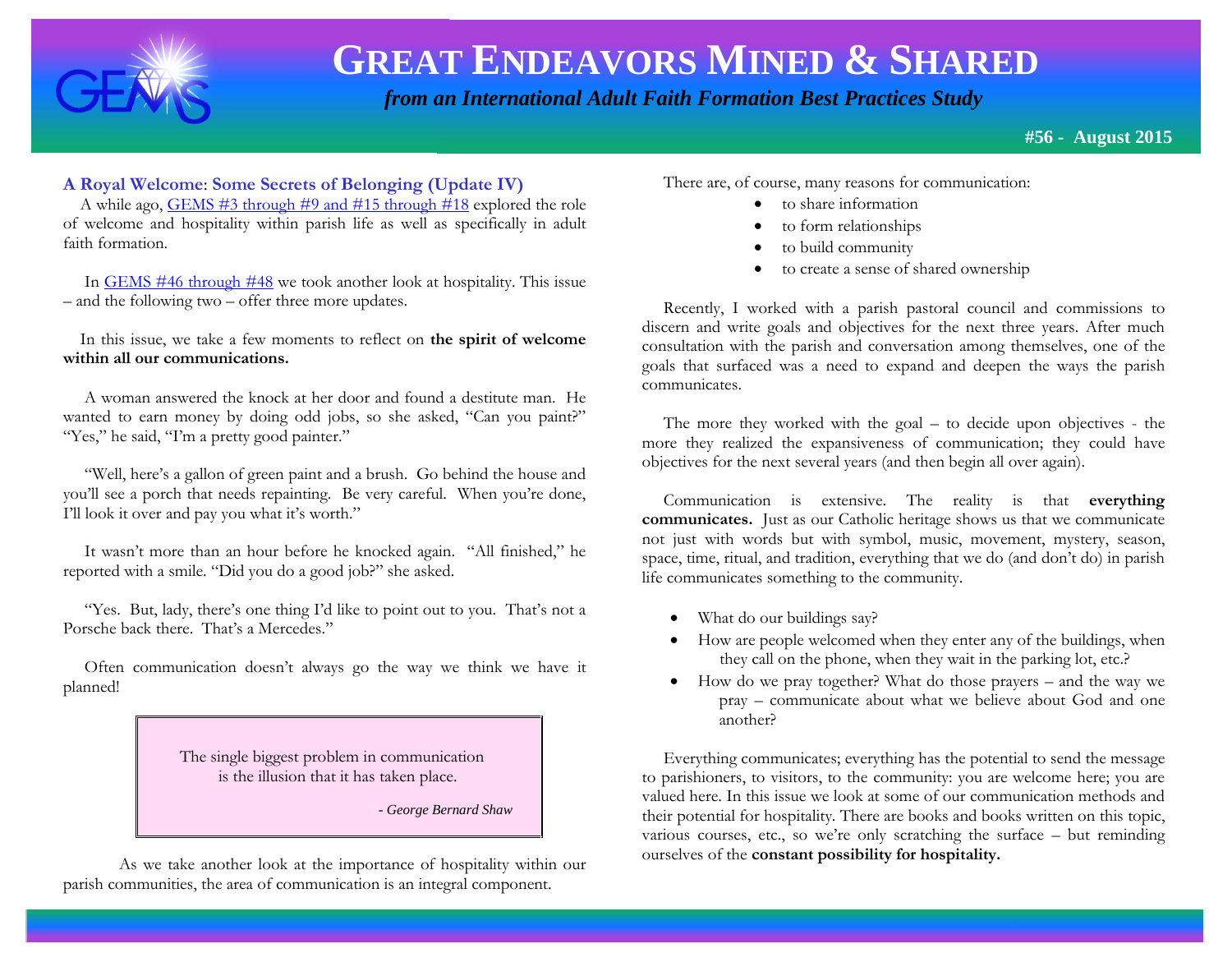This issue will explore:

- General Guidelines about Communications
- Some Specific Guidelines for Enhancing Communications
- A Few Distinctive Methods of Communication
- A Beginning to Practical Suggestions
- Two Things to Remember

 Communication leads to community, that is, to understanding, intimacy and mutual valuing.

- Rollo May

#### **General Guidelines about Communications**

**Communications is a Ministry.** Often we might view communications as something we can do quickly without much thought, something to check off our to-do list (for now - until we have to do something about it again). Not so. Communication is:

- Welcoming
- Evangelizing
- Not just about information, but also enables formation
- All about stewardship and discipleship

**Communications is Driven by Strategy**. As in everything, communication works best if we know our vision, if we've intentionally and pastorally planned for it. [5 Ways to Execute a Church Communications Strategy](http://www.churchleaders.com/pastors/pastor-blogs/166298-5-ways-to-execute-a-church-communications-strategy.html) gives some suggestions for implementing a pastoral plan for communications.

The posed questions in 10 Questions about your Church Communications might be helpful in looking at our communications strategies.

**Communications is Intentional.** As the communications strategy is being planned, one important question to ask is: "what effect do we want our communication to have on our audience?"

Probably the most common effect desired is to have the parishioners and

visitors decide to participate in an advertised event. An article about the upcoming Easter Vigil might be considered unsuccessful if it does not result in greater participation at the Vigil. Therefore, the article might include an explicit invitation to this liturgy – the highpoint of our liturgical year mentioning the gifts and blessings that come from participation.

 Not all communications are intended to get people to do something, but they should all have a purpose clearly articulated in the mind of the communicator. Sometimes we simply want people to know something or we want to cultivate a particular attitude or impression.

**Communications is Guided by Policy.** Part of the plan includes clear policies for our parish communications. Many parishes establish a committee to oversee communication, often including a point person (usually a staff person) to coordinate all the efforts.

- [Holy Trinity Parish, Bremerton, WA](http://htcbremerton.org/about-us/councils-commissions/pastoral-council/communications-committee) describes their committee on their website.
- One example of policies is available from St. Thomas the Apostle [Parish, Naperville, IL.](http://www.catholicwebsolutions.com/wp-content/uploads/2010/11/St.-Thomas-Parish-Policy-for-External-Communications.pdf)

**Communication Enables Engagement.** The way we communicate with parishioners can encourage the sense of engagement among parishioners, the reality that the experience of belonging leads to greater faith commitment.

We can report on what happened, for example, not just on what is going to happen; we can cover events as a newspaper would. Those who are engaged have an interest in all significant events in the life of the parish.

 Keep parishioners informed of the activities of important parish organizations. Information not directly disseminated, parish pastoral council minutes, for example, could be readily available through means that are periodically publicized (e.g. on the website).

#### **Some Specific Guidelines for Enhancing Communications**

**Know our Audience**; shape our message for them. A starting point would not be: "What do we want to tell people?" but rather, "What matters to the people with whom we are communicating?"

 What guides us is how our message relates to the felt and actual needs of our parishioners and visitors; communication is as much (or more) about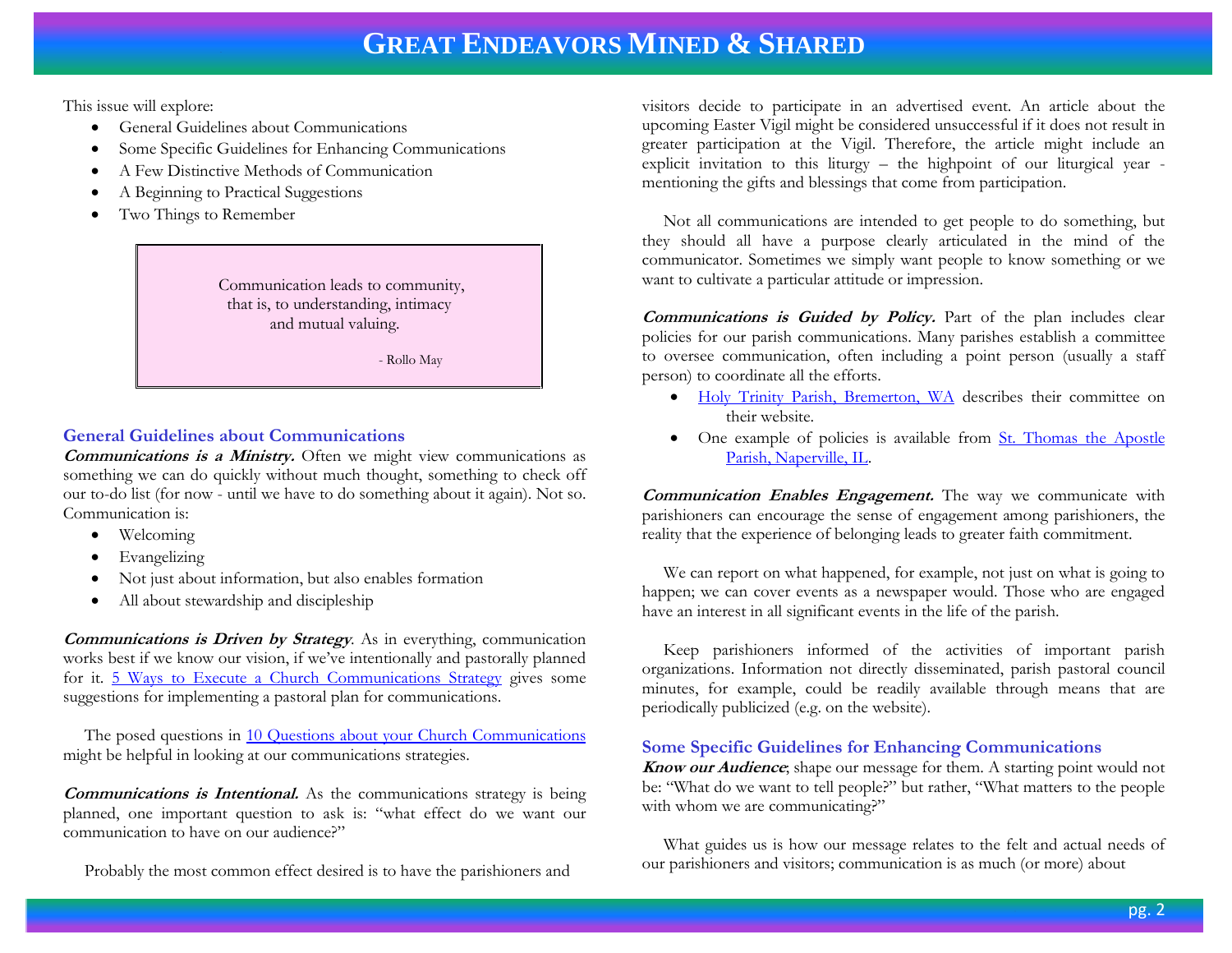listening as it is about talking. How are we listening first to our people? How do we find out where they are and what they're thinking? Communication is always two-way. We do have important information to share. Yet, do we always find ourselves informing parishioners (and visitors) or do we ask for their input, their ideas, their needs?

#### **An example of knowing your audience:**

 A group of regional parishes decided to host a program for Catholics away from the church. The planners settled on the title, "Catholics Come Home." They had hundreds of lawn signs printed with the title and a phone number, distributing them throughout the neighborhoods. Calls began coming in to the parishes inquiring about how one could about purchasing one of these Catholic homes. For some reason, the message was interpreted – by many – to be about real estate.

 Thus, consult focus groups and/or other committees before rushing into a communication campaign. Why did so many in these communities think of the real estate angle rather than returning to the practice of their Catholic faith?

**Vary our Methods.** Different people within the parish (and community) receive information in different ways. If a message is important, use many methods of communicating (newsletter, Sunday bulletin, announcements, bulletin board/kiosk, website, social media, and special calls/mailings). It is nearly impossible to get the message out too much. It might seem that way to parish leadership, but often "over-coverage" is just enough to get the news through to everyone.

 Researchers say that today, because of the many messages which people see/her each day as well as the pace of life, people need to see/hear

something 24 times before they really take notice.

**Use Target Marketing.** People need to know why something will benefit their lives. We may have one program planned/offered; do we use different marketing strategies and messages – about this one program – to uniquely reach various groups within the parish?

 For instance, how does this one program meet the needs of those in their maturing years? At the same time, what aspects of this one program might appeal to young marrieds? Can we tweak the advertising to help the various groups realize "what's in it for me" (WIIFM)?

Attract Attention. Even if we have the perfectly crafted message for our intended audience, it is still necessary to gain people's attention. A small item on a crowded bulletin board or the two-line item in a long list of announcements in the bulletin could easily be missed by many readers.

 Large headlines, clip art, or photographs can catch people's attention, particularly if these elements are as specifically relevant to the message as possible.

**Remind Often**. This is another issue which, at times, we might not plan well, perhaps because we focus too much on the message and too little on the audience. We may think that a single notice of an event means that we have publicized the event. Think about the last time you bought concert tickets as soon as you learned of the concert. Most of us need to be reminded again and again. Some of us need a lot of lead time; others make decisions at the last minute.

 Consider your audience, and view advertising for events not as an event itself, but as a campaign.

#### **A Few Distinctive Methods of Communication**

 Although we frequently think of communications as the written word (and now the cyber-word), it is much broader than words. We are communicating each and every time there is any interaction: someone walks into the parish building, parishioners receive a newsletter, a person views the parish website or calls the parish and listens to the answering machine. For each and every one of these interactions: what is the first impression that people receive?

We also might tend to think of communication as the things we want to –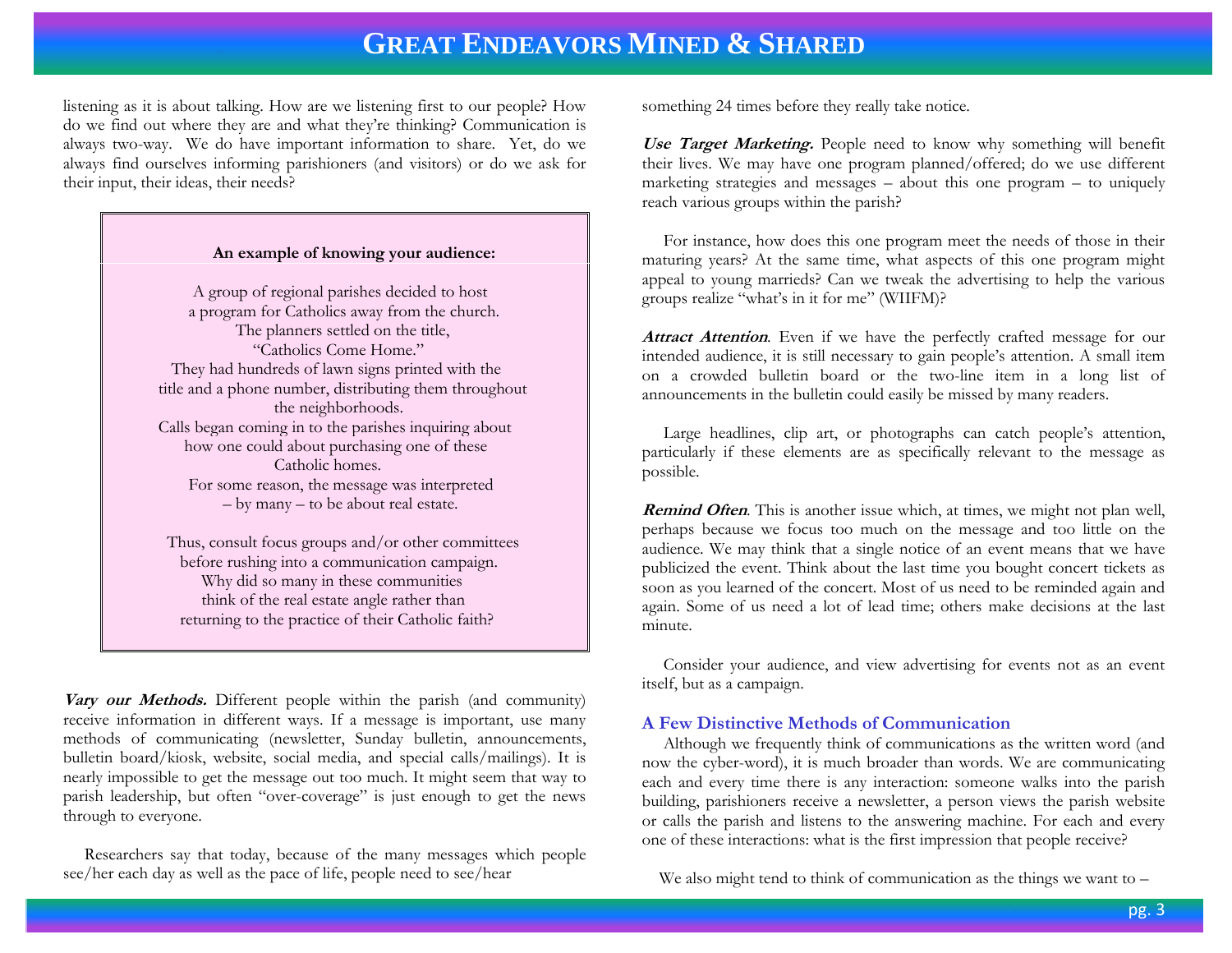need to - share, etc. Yet, the heart of hospitable communication is listening. Listening to another validates that person's experience and existence. When we are listened to, it creates us. It makes us unfold and expand. It actually takes great inner resources to be a good listener. Many times, we feel that unless we are doing the talking, no real communication is going on.

 Our parishes can be places where people know they will be listened to - no matter what. The Book of Sirach reminds all of us, but especially we who are ministers, of the necessity - and beauty - of listening: "If you love listening, you will learn. If you lend an ear, wisdom will be yours." (Sirach 6:33)

#### **The Written Word**

This, of course, takes many forms: formal letters, e-mails, memos, handwritten notes, the church bulletin, brochures, the parish website, newsletters for various ministerial groups, etc.

 Short, attractive, and affirming are good rules for the written word. Share the information that is needed and of interest; people generally prefer short sentences with little or no jargon.

 Tastefully designed notices or brochures create the impression that the gathering - or the announcement - has some significance.



*The Sunday Bulletin.* Several surveys show that above 90% of churchgoers read the weekly bulletin. It has the potential to be an invaluable source of

announcements and news. To be most effective, the bulletin needs to be kept fresh in appearance and content.

- Are there items in the bulletin which help people feel welcome, very much at home? One of the pages of the bulletin from Old St. Patrick's, Chicago, IL is entitled: "Please, Make Yourself at Home." It continues "For your comfort and convenience, we would like you to know…" and then gives information about:
	- o Location of rest rooms
	- o Elevator information
	- o Gluten hosts
	- o If you need a large print missalette…
	- o If you need a hearing device…
	- o If you need Communion to be brought to your pew…
	- o Sign language interpreter at the 5 pm Mass
	- o How to exit in case of an emergency
	- o Invitation to bring forward the offertory gifts
	- o If you would like someone prayed for during Mass…
	- o Babysitting services during liturgy
	- o Location of and phone numbers for parish offices
	- o Website address
- Look over your bulletin to see if there are any messages that fall short of communicating their intended message of hospitality, such as:
	- o "If you are visiting today, please give generously."
	- "Please feel free to speak up loudly and clearly in those moments of the liturgy that call for congregational response. You will be setting a good example."
	- o Announcements that almost exclusively talk about money in one way or another.
- Are large print bulletins prepared and easily available, if needed?
- In a welcoming, inviting spirit, do we share our bulletin? Do we mail it to college students, those in prison, in treatment centers, the elderly in retirement/nursing homes?

Some additional thoughts about the Sunday bulletin can be found at  $9$ [Smart Tips For Improving Your Church Bulletin .](http://www.stevefogg.com/2015/03/03/tips-church-bulletin/)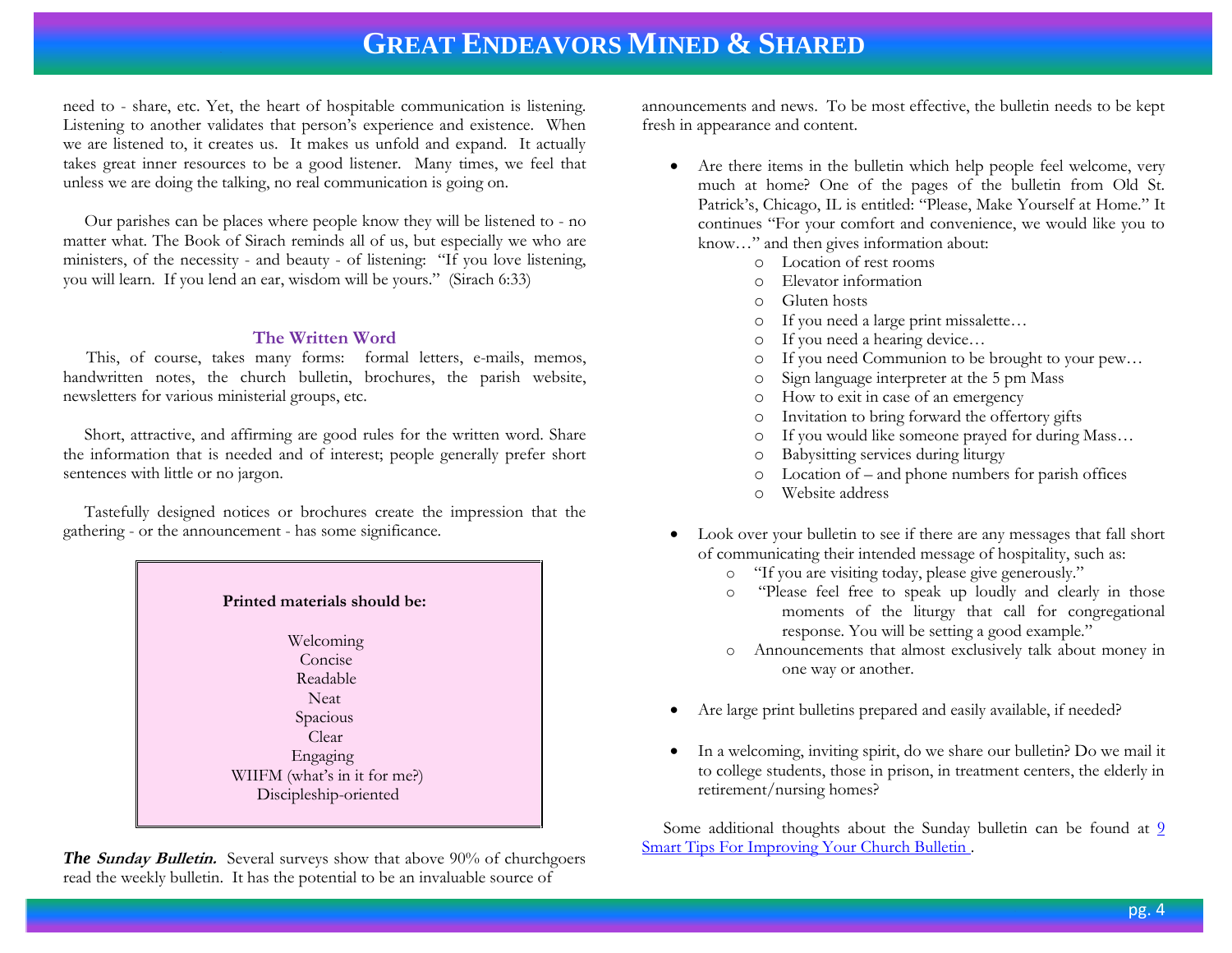**Newsletters.** Many parishes – in addition to the Sunday bulletin - produce a monthly or quarterly newsletter. It is an opportunity to regularly reach 100% of your parishioners, including seniors, people who are registered but might not be participating and infrequent attenders.

 The newsletter is an opportunity to educate, build community, and create a sense of ownership and belonging, focusing on people, not just events.

 An example of a newsletter, using communication technology, can be seen in this [online newsletter](http://www.stjames-cathedral.org/Pubs/Midst/09Sept/IYM%20Sept%202009.pdf) published three times a year in PDF format by St. James Cathedral, Seattle, WA.



**A Church Pictorial Directory.** This can be an invaluable tool to being a welcoming parish community, allowing parishioners to call each other by name and getting to know one another.

**Visual Displays and Bulletin Boards.** Make visual displays (e.g. posters) big, bold, and visually appealing. Bulletin boards should be changed frequently, so people don't stop looking. Include in bulletin boards: welcoming of new members, special activities, spotlighting different ministries, new library books and materials, service opportunities, etc.

**Special Invitations.** Print special invitations to dinners, adult faith formation gatherings, community service projects, parish retreats, etc. that people can

"deliver" to friends. Plan special events – lectures, concerts, etc. – that appeal to those who are not currently part of the parish and that parishioners feel comfortable inviting someone to.

**Snail Mail.** Even though we're going to talk in a moment about the necessity of using today's online technology, get in the habit, too, of sending handwritten notes or cards to people who would appreciate them (who wouldn't?):

- Someone who needs a word of encouragement
- Birthday cards
- Cards to parents on the baptismal anniversaries of their children
- Notes to parishioners who are grieving (during the holidays, on the anniversaries)

**Radio Ads, Billboard Signs, Newspaper Ads, Community Bulletin Boards.** How often do we use these avenues - all with one goal in mind: telling folks that they are welcome?

**Reading and Listening Materials**. These provided materials can send the message to people that all of their concerns, needs and questions are significant and welcomed:

- o Pamphlets
- o Leaflets
- o Books
- o Reflection booklets (especially during Advent and Lent)
- o CD rack

**Signs. [GEMS #47](http://www.janetschaeffler.com/GEMS__47.pdf)** looked closely at the importance of signs which exude hospitality. All of our signs – exterior and interior - should be

- Visible
- Clear
- Welcoming



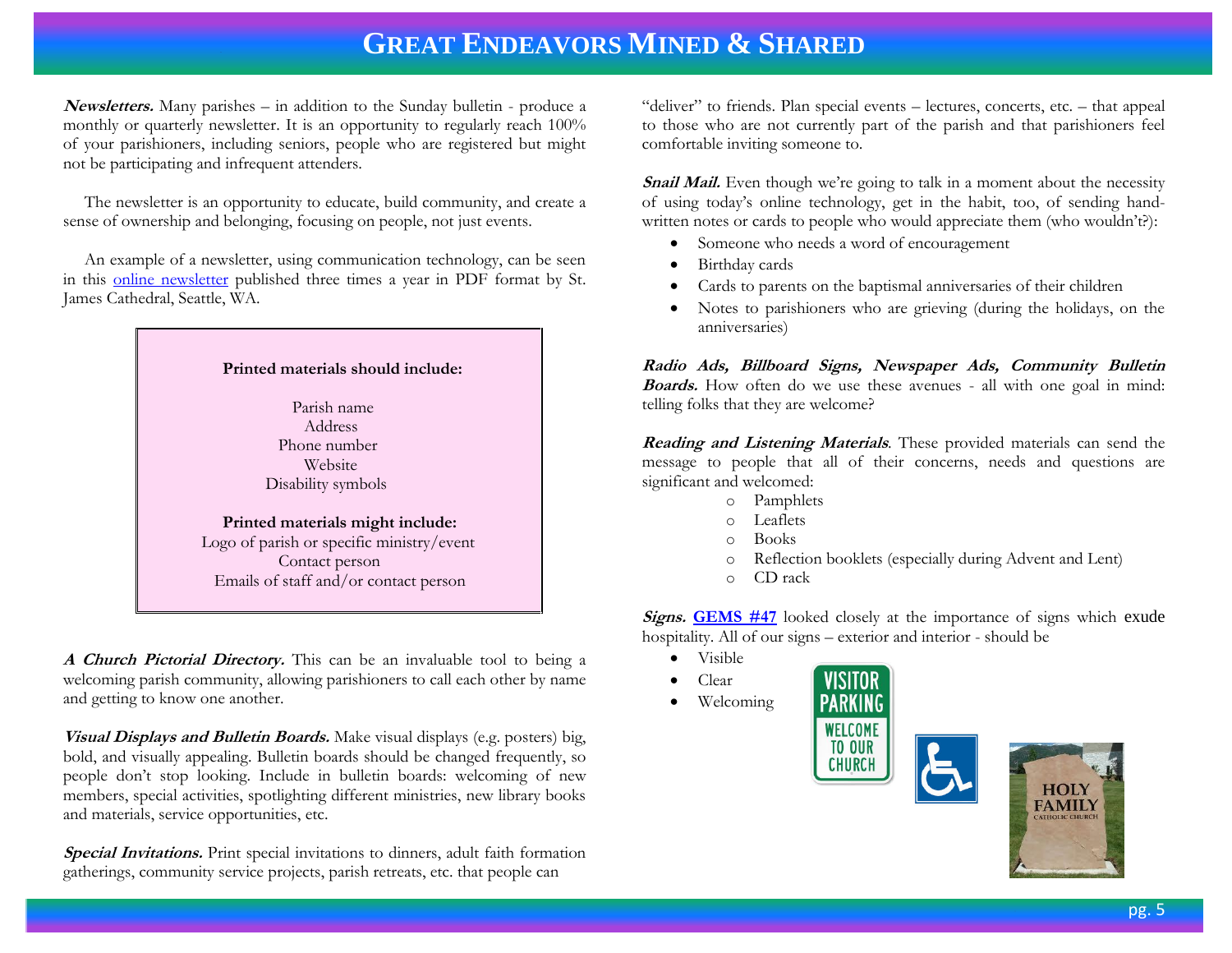#### **The Cyber Word**

Consider some of today's realities:

- More than 40% of church seekers begin and end their search for a new church home on the internet. Most Americans under the age of 40 – parishioners as well as guests – regularly communicate by email, cell phone, Facebook, and Twitter. Among the under-30 crowd landline telephones are becoming extinct, and the majority of American youth and 20-something adults consider email "old fashioned." They prefer text-messages.
- The words written on Twitter every day would fill a 10-million page book.
- There are 10,000 times as many photographs on Facebook as there are in the US Library of Congress.
	- (*1,227 Quite Interesting Facts to Blow Your Socks Off* by John Lloyd, John Mitchinson, and James Harken. W. W. Northon & Co., 2013)
- Larry D. Rosen, in his book *Rewired,* suggests that the "I" generation is incapable of unitasking and that this is a reality we must learn to appreciate. Rosen writes: "Literally their minds are changed – they have been rewired."
- Frequent studies and research tell us that today people pay more attention to emails, websites, and faxes than snail mail. Are we where the people are?
- For many years now [the church](http://www.vatican.va/roman_curia/pontifical_councils/pccs/documents/rc_pc_pccs_doc_20020228_church-internet_en.html) has reminded us frequently that "Church leaders are obliged to use the full potential of the computer age to serve the human and transcendent vocation of every person, and thus to give glory to the Father from whom all good things come."

**Websites.** Perhaps, then, one of the first steps in using today's communication strategies is an up-to-date website; it is as much a necessity for today as the weekly parish bulletin is (or used to be). In [Status Update: How](http://americamagazine.org/node/150185)  [Well is the Church Reaching Out to People in the Digital Age,](http://americamagazine.org/node/150185) Fr. Jim Martin, SJ cautions that "if Church organizations do not maintain a fresh website or blogs, fewer people – especially those who get their information digitally – are going to visit these sites and hear the Church's message, or even care the Church is speaking."

 A website can be designed with both members and visitors in mind. [Are](http://www.ecfvp.org/posts/are-we-there-yet/)  [We There Yet?](http://www.ecfvp.org/posts/are-we-there-yet/) provides some thoughts and practices for this dual purpose which might be helpful and applicable for us.

 Most church website hits come from the members of a parish. Think of your website as a "community center for your parish."

- Post newsletters, minutes, schedules, offerings, etc.
- Homilies can be offered as MP3s (audio files)

 Parishes without a website are losing an opportunity to reach their own people as well as visitors and those who are searching. For example, if we post our bulletin on the website, parishioners who were out of town or sick can keep up with what's going on.

 The website is very often the first contact new people have with our parishes.

- Create a page newcomers can print with vital information schedules, staff names, a map to the church.
- [Creating a Visitor-Friendly Parish Website](http://www.catholicwebsolutions.com/2013/06/11/creating-a-visitor-friendly-parish-website/) provides some helpful ideas and suggestions for us.
- [Do Welcoming Parish Websites Exist?](http://www.catholicwebsolutions.com/2015/04/14/do-welcoming-parish-websites-exist/) shares many good questions and examples.
- More practical examples can also be seen at Why a Welcoming Parish  [Homepage is Important.](http://www.catholicwebsolutions.com/2015/04/28/why-a-welcoming-parish-homepage-is-important/)

*Some reminders and things to do with/on our websites:*

- Our websites should always be a most trusted source of information. Then all other media (Facebook, Twitter, Pinterest, etc.) should point to that content.
- An important element in reaching our online audience is engagement. Don't just relay the information we want people to hear. Dialog with them. Ask questions. Post photos. Invite them to respond to blogs. Use chat rooms and online discussion groups. Have fun!
- Select the photos for websites with care to convey a sense of welcome and belonging. Visitors will get the best sense of what our parishes are like from the pictures.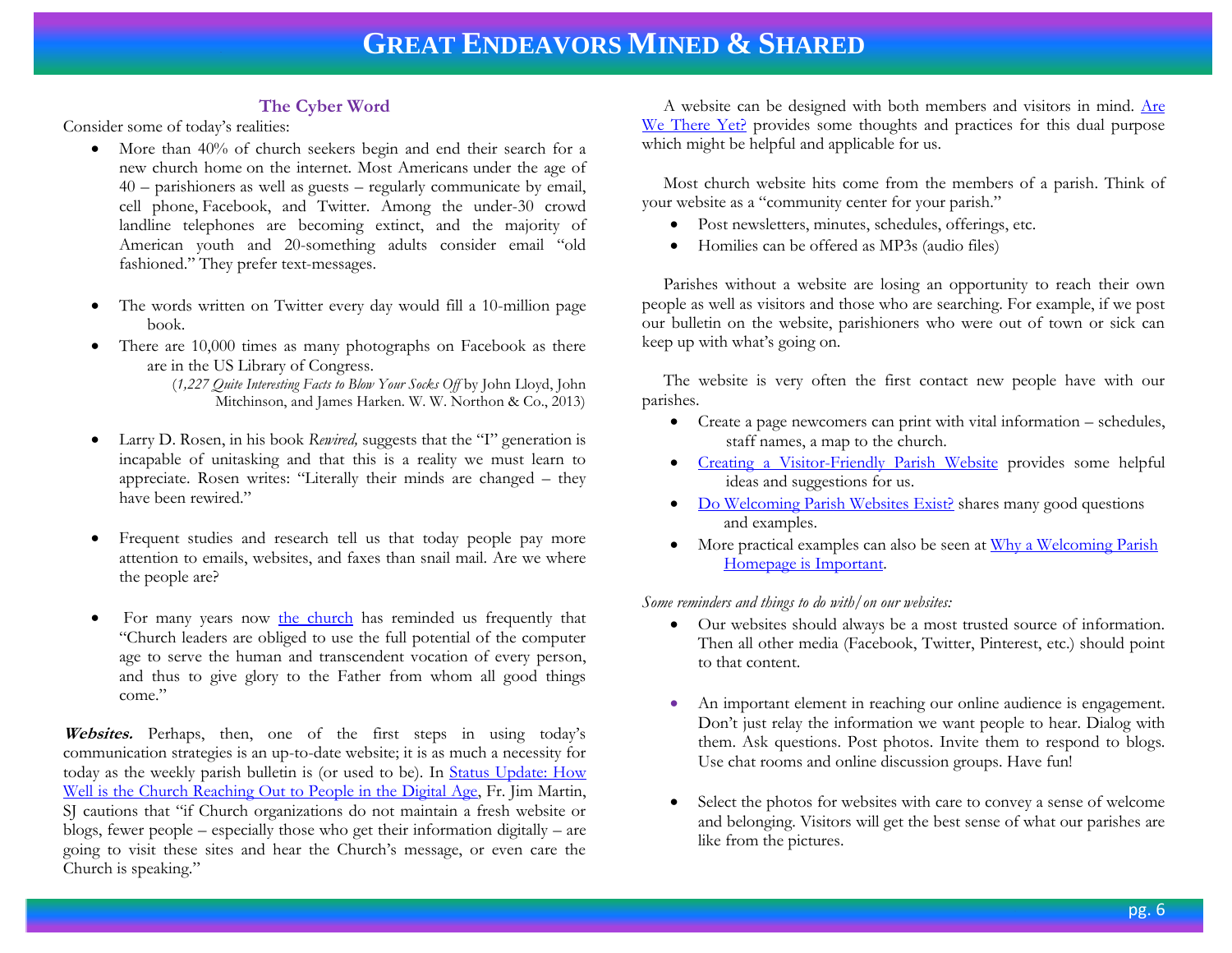- Pictures speak more than words. In addition to photos, use videos videos that can easily be made today right at the parish. See St. Clare [of Montefalco, Grosse Pointe Park, MI](http://www.stclarem.org/)
- Check the ideas in [10 Dos and Don'ts for Web-Savy Organizations](http://americamagazine.org/issue/781/article/10-dos-and-donts) by Fr. Jim Martin, SJ in the July 4, 2011 issue of *America.*
- Today some people go to our parish websites on their smartphones. Do we know how our website looks on a smartphone? (Some don't look that good.)

#### **Website Suggestions**

 Contact info for staff A button that says: "Make us your home page" Directions to the parish Weather forecast and time A Google Search Box A message board Question of the Week Request email addresses from parishioners

Liturgical schedules, homilies, adult faith formation opportunities, bulletins, committee reports, social activities, etc.

 Opportunities to blog Chat rooms and online discussion groups A changing photo gallery, showing real people of all ages Videos Daily Scripture readings

 A reflection/meditation for each day A Question and Answer (changed each week) A listing of helpful and approved websites An opportunity for parishioners to request prayers

- Check other parish sites. Read their "About Us" statement. We can tell a lot about a parish by the way they describe themselves. Tone and personality can come through in their statement. How is ours? How welcoming and inviting?
- Google churches in the area. Does ours come up high on the list? If it doesn't people might miss us.
- Is our web address on everything we print and on our exterior signage?
- Use technology such as websites and e-mail, but be sensitive to people who do not have access to these or who choose not to use them. (The e-mail address of a parishioner who checks his/her mail once a month is largely useless.)
- For more ideas on parish websites, check:
	- o [Many Parts, One Body: 5 Ways To Make Bulletin And Web](http://catholictechtalk.com/2013/02/04/many-parts-one-body-5-ways-to-make-bulletin-and-web-work-together/)  [Work Together](http://catholictechtalk.com/2013/02/04/many-parts-one-body-5-ways-to-make-bulletin-and-web-work-together/)
	- o [Building a Better Church Website,](http://sundayresources.net/neil/category/churchsite/) a[t SundayResources](http://sundayresources.net/)
	- o [An Astonishing Vision: Casting Our Nets on the Net](http://americamagazine.org/issue/398/article/astonishing-vision)
	- o [Church Event-Specific Web Sites.](http://churchm.ag/church-event-specific-web-sites/?utm)

**Emails and e-newsletters.** At our disposal today are various emailing messaging systems, such as [Flocknote,](http://flocknote.com/) [Constant Contact,](http://www.constantcontact.com/next?s_tnt=53062:4:0) and [MailChimp.](http://www.lynda.com/MailChimp-tutorials/MailChimp-Fundamentals/169621-2.html?utm_source=bing&utm_medium=cpc&utm_campaign=l1-US-Search-Mkt-MailChimp&cid=l1-us:en:ps:lp:prosc:s2058:2789:all:bing:xct-mailchimp_tutorial&utm_content=%7Bcreative%7D&utm_term=%5Bmailchimp%20Tutorial%5D)  Their databank capabilities are extensive, providing a greater outreach to information, a better tailored communication system.

 The advantage of many of them is that they not only allow us to broadcast information about an event, but there is an immediate opportunity to sign up for the event or ministry via the online linking.

Possibilities for emails:

- Send the Sunday readings each Friday
- A daily meditation
- Advent and Lenten reflections
- Alerts for up-coming adult faith formation gatherings and parish service opportunities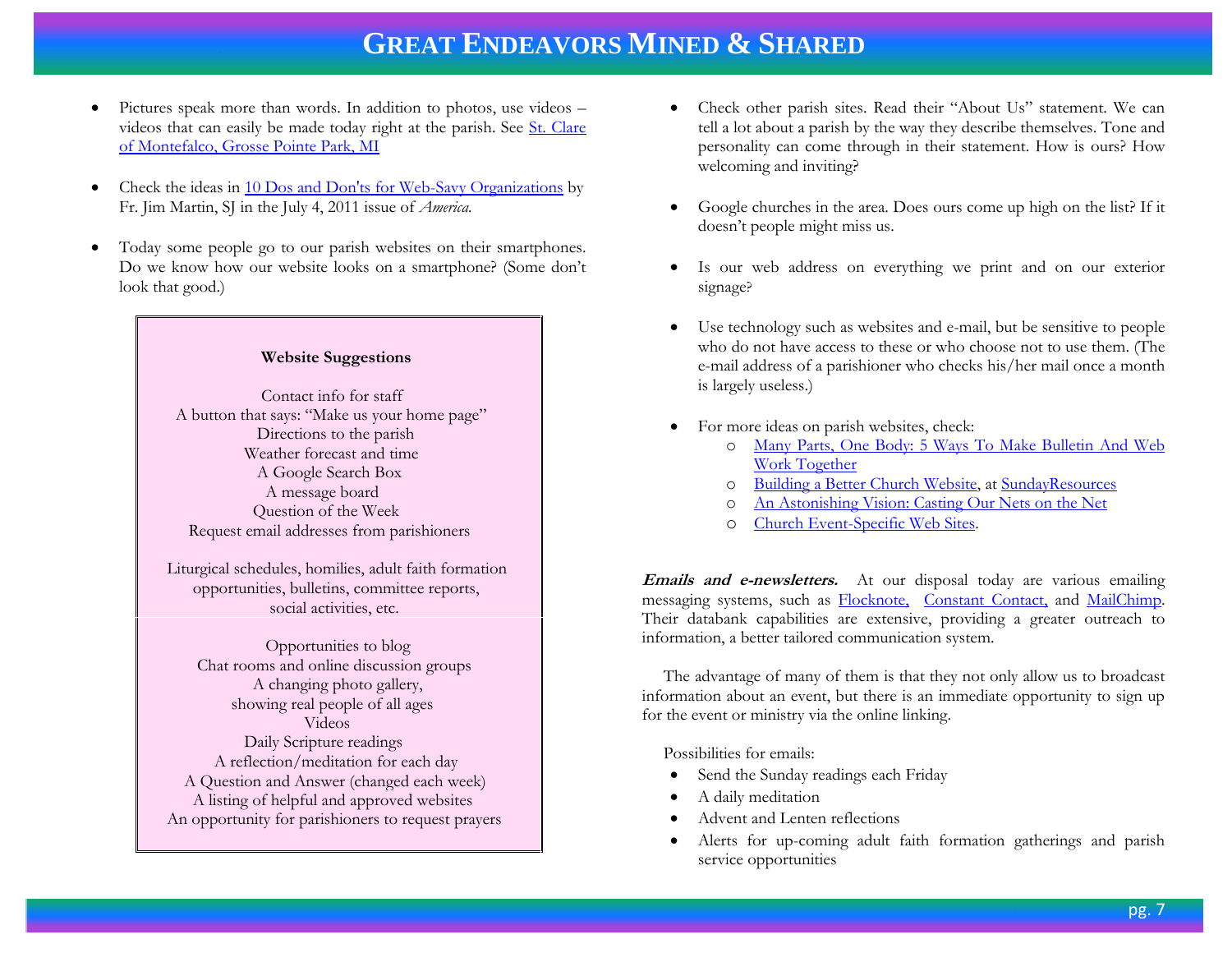**Social Media.** As of June 2015 the population of Facebook users was 1.44 billion. If it were a country, it has now surpassed the population of China (the largest in the world. [\(http://expandedramblings.com/index.php/by-the](http://expandedramblings.com/index.php/by-the-numbers-17-amazing-facebook-stats/)[numbers-17-amazing-facebook-stats/\)](http://expandedramblings.com/index.php/by-the-numbers-17-amazing-facebook-stats/)

 We explored some beginning thoughts about the use and importance of social media in [GEMS #40 and #41.](http://www.janetschaeffler.com/Best-Practices.html) As we reflect on hospitality in communications in this issue, it is obvious that all the various social media venues offer countless opportunities to be inviting and welcoming – to our own parishioners, visitors, and seekers.

 Some perceptive thoughts as we continue exploring this exploding field of possibilities: [Advantages/Disadvantages to Catholic Groups Using Social](http://www.catholicwebsolutions.com/2011/02/28/advantagesdisadvantages-to-catholic-groups-using-social-media-websites/)  [Media Websites.](http://www.catholicwebsolutions.com/2011/02/28/advantagesdisadvantages-to-catholic-groups-using-social-media-websites/)

 Many parishes and (arch)dioceses today have formulated a social media policy to guide their efforts. Some examples and helps:

- [Social Media Guidelines from USCCB](http://www.usccb.org/about/communications/social-media-guidelines.cfm)
- [Social Media Policies for Church Groups](http://www.catholicwebsolutions.com/2010/11/15/social-media-policies-for-church-groups/)
- [The Ultimate List of Social Media Policies for Churches & Ministries](http://justinwise.net/social-media-policies-churches-ministries)
- [How-To Create a Social Media Policy for Your Church](http://churchm.ag/social-media-policy/)
- [10 Must-Haves for Your Social Media Policy](http://mashable.com/2009/06/02/social-media-policy-musts/)

 Think like a wise man but communicate in the language of the people.

- William Butler Yeats

#### **A Beginning to Practical Suggestions**

Hav a excelent editr and profreadr.  $\odot$  People are less likely to take our publications seriously if there are lots of misspellings, wrong dates, and other errors.

 Invite someone who is not on staff, who is not intimately involved in the parish or an event, to read a brochure, a section of the website, etc. Does it

make sense to them? Are all their questions answered? Often we can be so close to the event or message that we leave out some necessary information.

> An example which illustrates the necessity of reading and re-reading what we've written in all our communications.

> > Are we saying what we mean? Can it be read in more than one way?

 A sign in front of a church said: "We Love Hurting People"

**Give Plenty of Advance Notice.** Give plenty of advance notice for upcoming events. Brief notices to "save the date" can be run periodically until it's time to give more details. In today's world, people's calendars can fill up very quickly. If we communicate at the last minute, people might desire to come, but already have the date filled.

**Create a contact list.** Within your communications plan, create a contact list of local news media: newspapers, community newsletters, list serves, local TV and radio. Update it regularly. Be aware of media deadlines and production schedules.

**Don't say too much.** Even though it is imperative to give important details, if we try to say everything, we'll end up communicating nothing.

 If letters, emails, the church bulletin, the website have so many words (and paragraphs and extended articles), people won't try to sort through it all. Two (of the many) guidelines:

- White space (empty space) is good!
- People often find it easier to read items that are bulleted rather than long paragraphs.

Think outside the box. One adult faith formation committee, when they were trying to get a parish program started which was open to the public, did not get much response from any of the local media. So they decided to make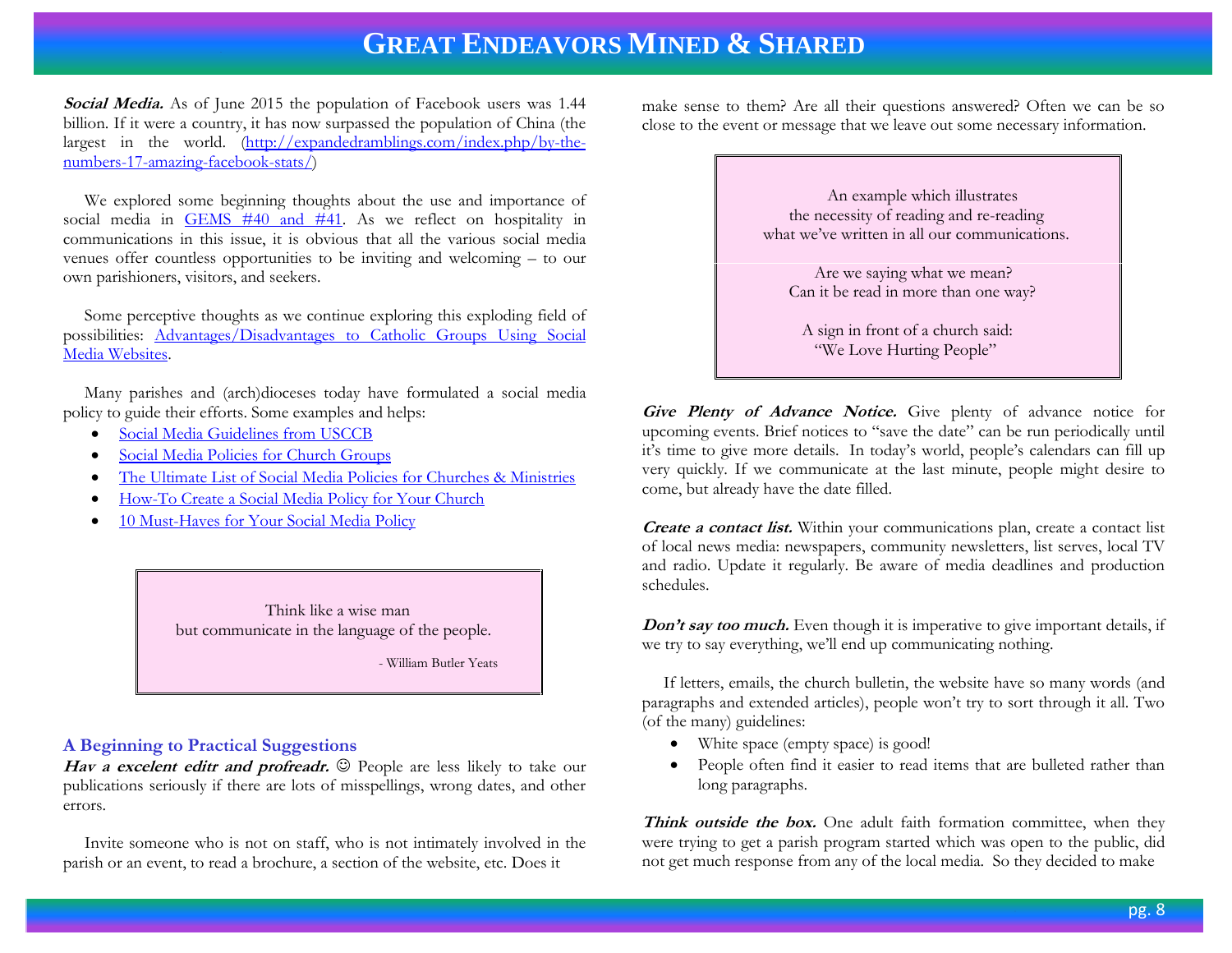signs and walk back and forth in front of the church, advertising the program, to get people's attention.

 It didn't take long for reporters from the local news and newspaper to show up. After all, it looked like they were picketing the church! So – their story made the news and they got a great group of non-parishioners to join their program.

#### **More Practical Suggestions:**

- [8 Simple Ways to Improve Church Communication](http://flocknote.com/blog/8-simple-ways-improve-your-parish-communication)
- [50 Ways to Communicate Effectively](http://www.churchleadership.com/pdfs/50Ways/50_Ways_Communications.pdf)
- [12 Essentials to Church Communications](http://www.churchleaders.com/pastors/pastor-articles/164799-tim-peters-12-essentials-to-church-communications.html)
- [5 Ways to Do Church Communication on the Cheap](http://www.churchmarketingsucks.com/2013/04/5-ways-to-do-church-communication-on-the-cheap/)
- [8 Ways to Improve Church Communications with No Money](http://blog.ourchurch.com/2006/03/03/8-ways-to-improve-church-communication-with-no-money/)

 A humorous example which illustrates the power of saying a little:

 When *Les Miserables* was first published in 1862, Victor Hugo sent a telegram to his publisher to ask how it was selling.

His telegram read: "?"

The publisher replied: "!"

#### **Two Things to Remember**

 As this (long) issue comes to a close – and we reflect on two final reminders – why have we looked at so many issues, through various lens? Hospitality/welcoming is the groundwork – the background - of all we do. It pervades everything, including all facets of our communications. Even something that seems as simple as our **attitude of gratitude** and our **language** contain the potential of contributing to hospitality.

**Express Gratitude**. Our communications usually share with people things we need to pass on, things they need to know. One of the best ways to be welcoming is to thank often.

 In the Sunday bulletin, on the website, on Facebook, thank people: for their engagement in the parish, for visiting, for all the ways they are living their call to ministry, their call to discipleship – within the parish, within the world.

Watch our Language. This can be understood from various viewpoints:

- In [GEMS #48](http://www.janetschaeffler.com/GEMS__48_.pdf) we spoke about avoiding church lingo. At times our words can be very churchy, as well as having our own terms and names (Genesis Group, Time Travelers, etc.) and certainly lots of acronyms (RCIA, USCCB, GIRM, CCC, WYD, VBS, OHWB, etc.). How welcoming and inviting are these, not only to visitors, but also to participating parishioners?
- Daniel H. Pink, well-known author and business leader, challenges people to [Only Speak Like a Human.](http://www.dailygood.org/more.php?n=5327) How might this influence all of our communication efforts: face-to-face, print and online?
- Language is powerful. What we call something says what we think about it. Language educates and forms our thinking. As we reach out in welcome and hospitality, what are we inviting people to? How are we inviting them to understand and live their faith? As we think about this, find and use the words to accompany the welcoming vision of the church. For instance:
	- o Avoid using the word "church" only in reference to the building. Church is predominately people.
	- o Avoid "attending" Mass. We celebrate liturgy. We participate in liturgy. "Attending" seems to make liturgy a spectator sport.
	- o Avoid "getting" the sacraments. We celebrate the sacraments. Sacraments are not "things" we get. They are celebrations; they are the actions of the community. They empower us to be someone and to live our lives in a different, a radical way.
	- o Avoid language which indicates that sacramental preparation is "getting people ready for one special day." It's a lifetime.